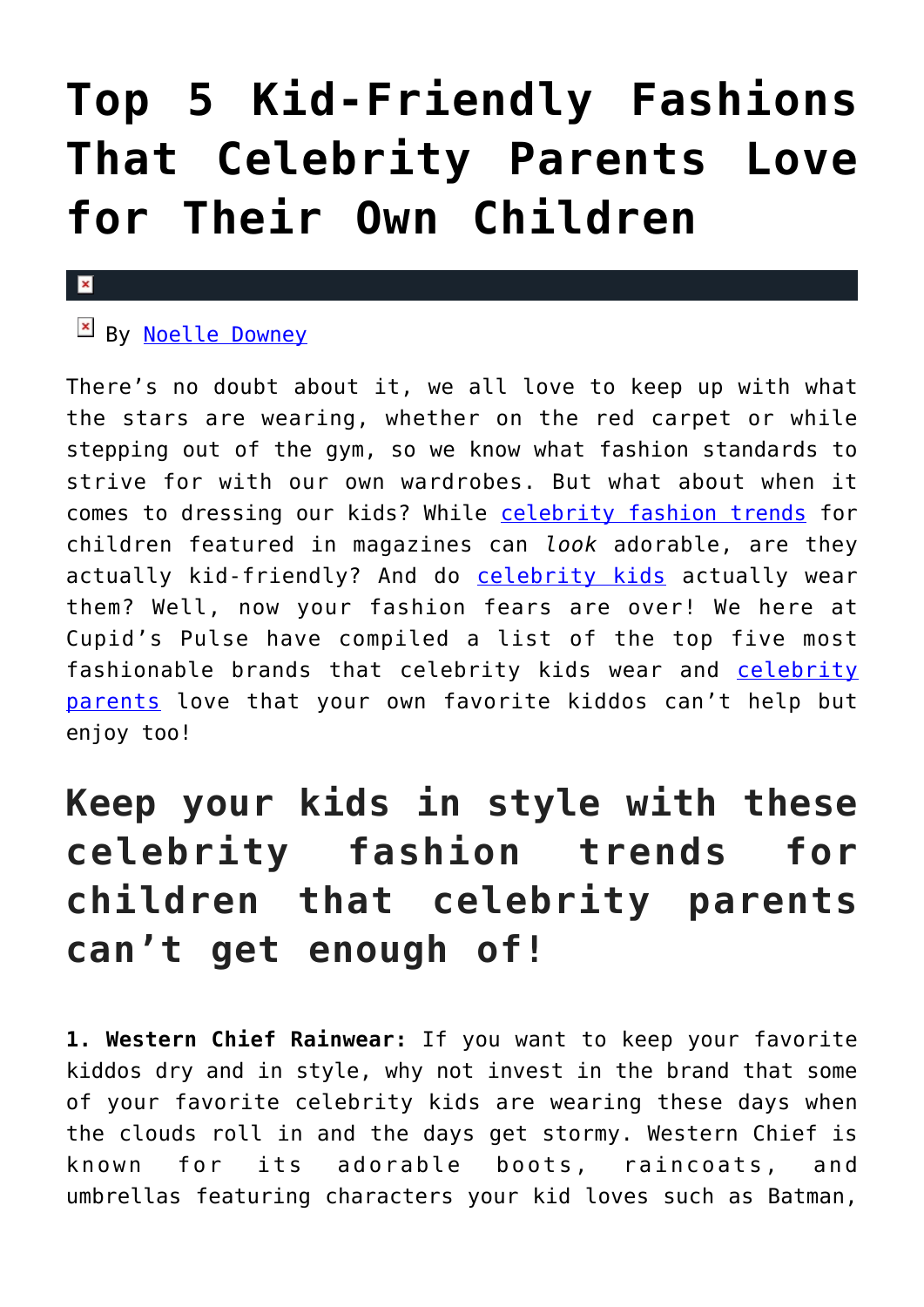Hello Kitty, or Thomas the Train Engine. [Celebrity moms](http://cupidspulse.com/celebrity-news/celebrity-babies/) from [Katie Holmes](http://cupidspulse.com/93045/katie-holmes/) to [Gwen Stefani](http://cupidspulse.com/109118/gwen-stefani/) have been spotted out with their kids wearing these cute designs, so now is definitely the time to get the jump on this celebrity fashion trend for your kiddos! Keep them dry in this awesome rain gear so they can fashionably splash in puddles to their heart's content.

**2. The Mini Classy Harem Pants:** Every parent knows that kids love to run around and move freely when it comes to play time, so why not allow them to do it in style with these comfy harem pants from celebrity-approved line The Mini Classy? These loose and soft striped pants will give your kids plenty of wiggle room as they scramble up the climbing wall at the park or race to the dinner table for lunch. Not only are they comfy and fashionable, they're also (obviously) incredibly cute, and it's clear that celebrity parents everywhere agree. Superstars like reality TV star [Khloe Kardashian](http://cupidspulse.com/87702/khloe-kardashian/) and Mario Lopez have grabbed a pair of these pants for their favorite kids, and now you can too!

### **Related Link:** [Satin Is the Newest Celebrity Style for Spring!](http://cupidspulse.com/118326/satin-newest-celebrity-style-spring/)

**3. Burberry:** Although Burberry certainly isn't cheap, if you're looking to splurge on something red-carpet worthy for your little one, look no further than Burberry's kids line. Grab one of Burberry's signature checked coats to keep your child toasty on nippy fall nights or cold winter mornings, or bundle them in a Burberry sweater with matching scarf for a chic look that will also keep them warm and glowing all winter long. After all, they'll certainly be in good company, with celebrity parents like [Victoria Beckham](http://cupidspulse.com/93029/victoria-beckham/) and [David Beckham,](http://cupidspulse.com/93026/david-beckham/) [Tom](http://cupidspulse.com/93041/tom-cruise/) [Cruise](http://cupidspulse.com/93041/tom-cruise/) and Katie Holmes, and Khloe Kardashian and Scott Disick also choosing to dress their children in this fashionable line.

**4. Stella McCartney Kids:** If you're looking for a line that is probably one of the most-used when it comes to famous parents dressing their celebrity kids, look no further than Stella